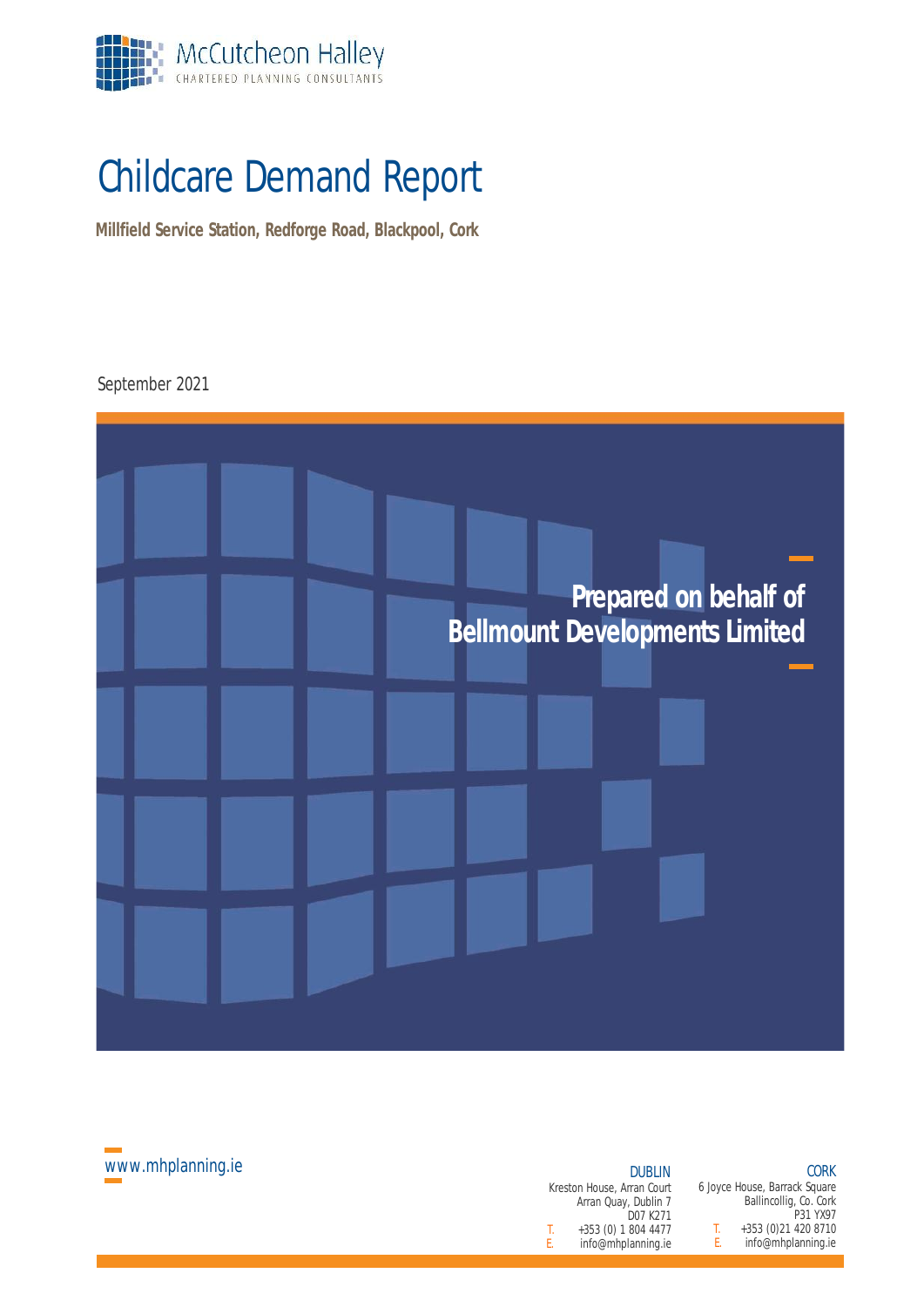## 1.0 Introduction

McCutcheon Halley Planning Consultants have been appointed by Bellmount Developments Limited to undertake a Childcare Demand Report as part of a proposed Strategic Housing Development (SHD) at Millfield Service Station, Redforge Road, Blackpool, Cork.

The proposed development consists of:

- The demolition of existing structures on site including a single storey building, pump island canopy, 4 no. fuel pumps and the decommissioning/removal of 4 no. underground fuel tanks; and
- The construction of 114 no. Build to Rent apartments (comprising a mix of 1 and 2 bed apartments) in 2 no. blocks, ranging in height from 4 to 9 storeys;
- Residential amenity facilities including a reception, residents gym, lounge area and shared workspace;
- The provision of landscaping and amenity areas including an enclosed courtyard and 1 no. rooftop garden;
- The provision of public realm improvements on Redforge Road including widened footpaths and pavement improvements, pedestrian crossing, tree planting, raised tables/planters and seating areas; and
- All associated ancillary development including pedestrian/cyclist facilities, lighting, drainage, boundary treatments, bin and bicycle storage, ESB Sub-station and plant at ground floor level.

National Planning Guidelines outline that childcare facilities are not necessarily required within apartment schemes and should be assessed on an individual basis. They also outline that studio and 1-bed units should be discounted when assessing childcare demand arising from a residential scheme.

This report will demonstrate that the childcare demand generated from the 2-bed units on site will be minimal and can be accommodated in the existing childcare facilities within the area. The following report will assess the relevant planning policy, the demographics of the area and will provide information on the childcare facilities and their capacity levels.



Fig. 1 Site location (site outlined in red)

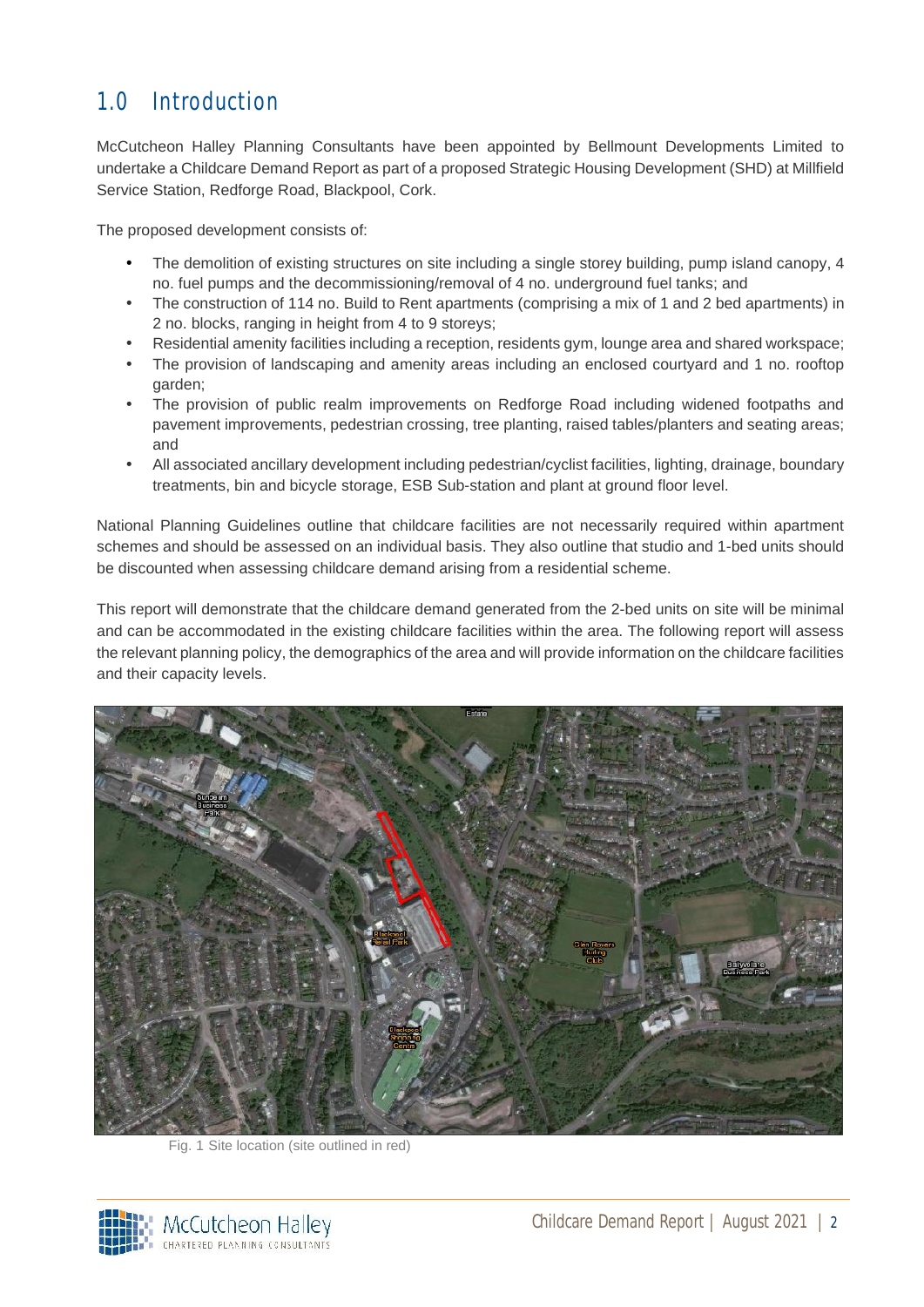### **1.1 Study Methodology**

Given the urban nature of the area, the study area was defined as a 2km radius from the subject site. This distance is considered reasonable when accessing essential services such as childcare. A 2km radius offers people the option to access these services by means other than private vehicles – the alternative means considered feasible in this area includes on foot, and by bike. This view is justified based on Central Statistics Office (CSO) data outlined below.

Census 2016 data highlights that 36% of the population of the Commons Electoral Division (ED), the location of the subject site, travel on foot, by bicycle and/or public transport to access work, school or college. Other data identifies that 34% of the Commons ED population do not have access to a car, meaning over 1/3 of the ED population access services via alternative means of travel to private vehicle transport.

The 'Study Area' encompasses a number of ED areas, as outlined in figure 2. The urban nature of the area ensures a substantial catchment area population is captured over a relatively small study area. Data from the combined ED areas will be used in section 3 of this report. The ED areas include:

- 1 Commons
- 2 St. Mary's (part rural)
- 3 The Glen B
- 4 The Glen A
- 5 Mayfield
- 6 Montenotte B

A number of sources were consulted in the preparation of this report:

- Tusla Reports;
- Census 2016 SAPMAP data; and
- Direct contact was made, via email and phone, with each of the childcare facilities identified within the study area.



- 7 Fair Hill C
- 8 Fair Hill B
- 9 Farranferris B
- 10 Farranferris A
- 11 Blackpool A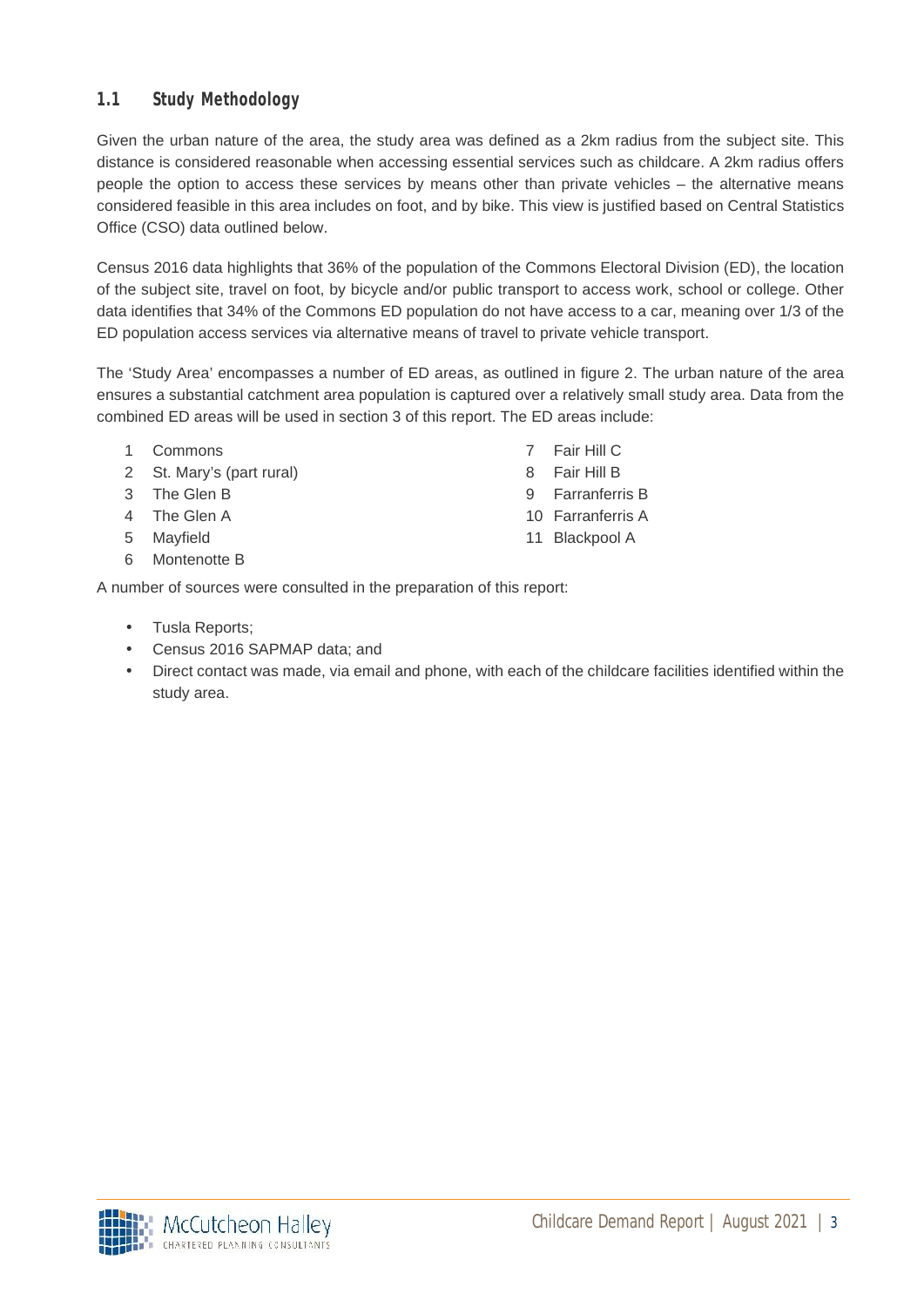The response levels from the childcare facilities was relatively high with only 3 no. facilities not responding. This has allowed the report to reach definitive conclusions regarding available childcare capacity in the study area.



Fig. 2 The study area (site identified in red)

## 2.0 Planning Policy Context

The Cork City Development Plan 2015-2021 and the Childcare Facilities Guideline (2001) published by the Department of Environment require the provision of a crèche where in excess of 75 dwellings is proposed.

**2.1 Cork City Development Plan 2015 – 2021**

Objective 7.7 Childcare Facilities outlines Cork City Council's objectives regarding childcare facilities in the Cork City area, these include:

*Cork City Council will support the provision of high quality childcare facilities throughout the city suited to the needs of the given area and will:*

*i) Require purpose built childcare facilities as part of proposals for new residential developments of more than 75 dwelling units. However, where it can be clearly established that existing facilities are sufficient, alternative arrangements will be considered.*

Paragraph 7.11 identifies the correct locations for childcare facilities, stating:

*Suitable locations for childcare facilities are considered to be places of employment, educational and community establishments, city, district, neighbourhood and local centres as well as areas convenient to public transport nodes and residential areas.*

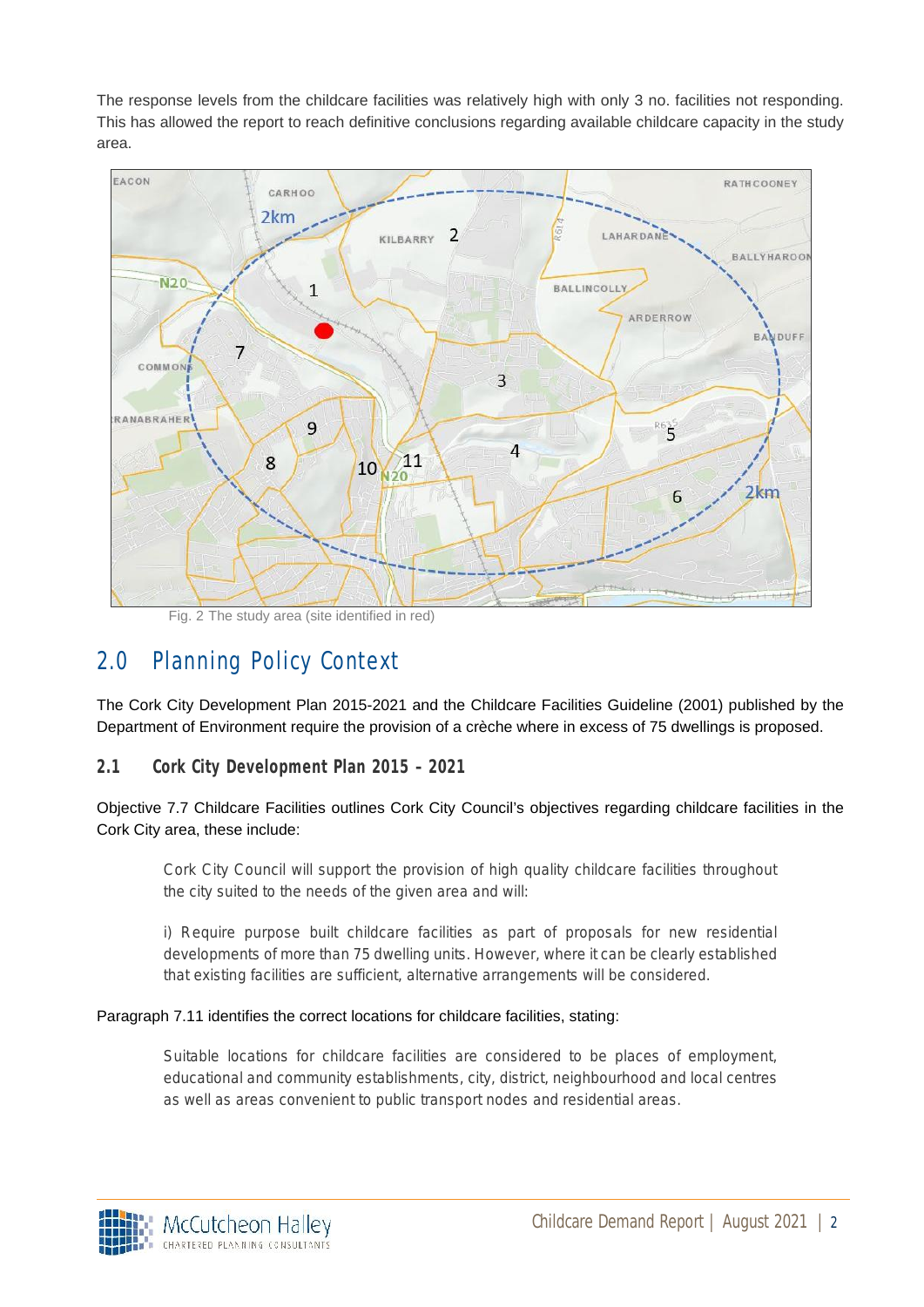#### **2.2 Childcare Guidelines for Planning Authorities 2001**

Appendix 2 of the 'Childcare Guidelines for Planning Authorities' establishes an indicative standard of one childcare facility per 75 dwellings in new housing areas (Paragraphs 2.4 and 3.3.1 refer). One facility providing a minimum of 20 childcare places is considered to be a reasonable starting point in this regard. The Guidance acknowledges that other case-specific assumptions may lead to an increase or decrease in this requirement.

The results of any childcare needs analysis carried out as part of a city / county childcare strategy should also be considered.

Appendix 2 also states that the threshold for provision should be established having regard to the existing geographical distribution of childcare facilities and the emerging demographic profile of areas.

#### **2.3 Sustainable Urban Housing: Design Standards for New Apartments 2020**

The Design Standards for New Apartments was first published in 2018 and was updated in 2020 to include the Shared Living / Co-living accomodation sector. Section 4.7 of the Guidelines states:

*Notwithstanding the Planning Guidelines for Childcare Facilities (2001), in respect of which a review is to be progressed, and which recommend the provision of one child-care facility (equivalent to a minimum of 20 child places) for every 75 dwelling units, the threshold for provision of any such facilities in apartment schemes should be established having regard to the scale and unit mix of the proposed development and the existing geographical distribution of childcare facilities and the emerging demographic profile of the area. One bedroom or studio type units should not generally be considered to contribute to a requirement for any childcare provision and subject to location, this may also apply in part or whole, to units with two or more bedrooms.*

With regards to Build to Rent (BTR) developments, the guideline outlines the type of residential support facilities required in BTR schemes – these include facilities aligned to the operation of the scheme such as 'laundry facilities, concierge and management facilities, maintenance and repairs as well as waste management'.

Recommended residential services and amenities for communal purposes include 'sports facilities, shared TV/lounge areas, work/study spaces, function rooms for use as private dining and kitchen facilities'. The Guidelines do not recommend the provision of childcare facilities within BTR schemes.

## 3.0 Assessment

The local need for new childcare facilities in the study area was considered in detail in accordance with current guidelines. Consistent with the Childcare Guidelines, we established the following:

- The emerging demographic profile of the area; and
- The existing geographical distribution of childcare facilities in the study area.

#### **3.1 Demographic Profile of the Area**

The study area, comprising a combined 11 no. ED areas, contains the following data taken from Census 2016. The demographic profile of the study area will compared with City and National averages across a number of datasets.

The population of the study area as per Census 2016 is 26,053 persons, this has increased from a 2011 Census population of 25,420 - an increase of 2.5%. This percentage increase is low when compared to the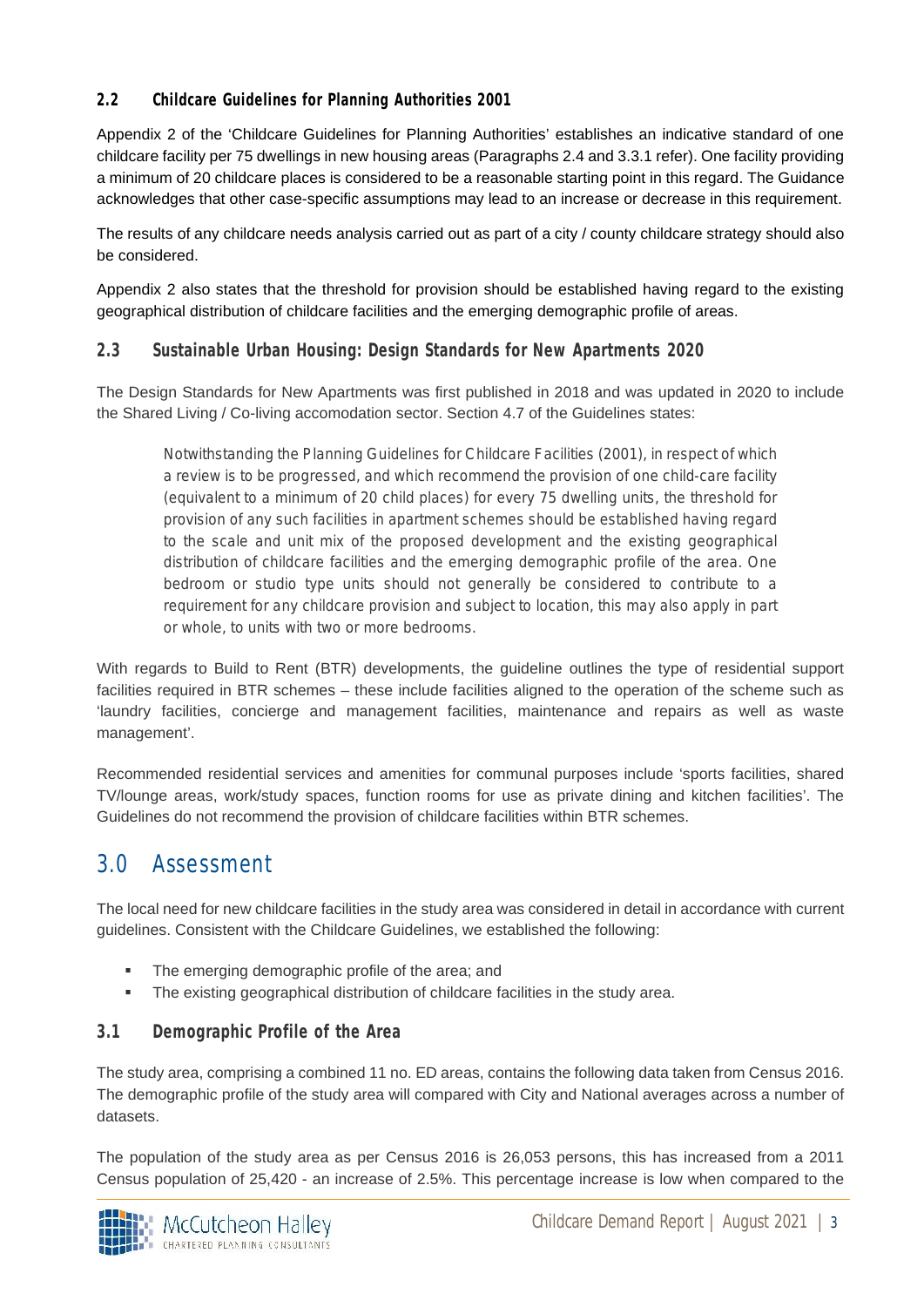city wide growth of 5.4% and country wide growth of 3.8%. In 2016, 5.8% of the population of the study area were of pre-school going age (i.e. 0-4 years), which represents a drop in numbers when compared to the 6.4% in 2011. This is slightly above the citywide average of 5% and lower the national average of 6.9%.

By way of comparison, 15.4% of the study area population were over the age of 65 in 2016. Approximately 14.5% (i.e. 3,705) of the population were aged between 30-39, however at a cumulative 16.2% of the population, the number of 'One Person' households and 'Couples without Children' was 3,845 in 2016, 2.7% below the comparable state average of 18.9% for the same period.

Demographic travel trends indicate that significant numbers of people commute from the study area to various employment locations in Cork city centre and the wider metropolitan region. A total of 7,024 of the population aged 5 years and over travel a distance of between 15 and 45 mins each day to work, school and college. This equates to 27.6% of the total study area population, and 47.8% of the commuting population aged 5 years and over.

This indicates substantial levels of commuting to the large employment areas of Cork city centre and various other employment locations throughout Metropolitan Cork. As a result, it is highly probable many of these commuters avail of childcare services outside of the study area.

#### **3.2 Distribution of Childcare Facilities in the Study Area**

The study area reflects a 10-20 minute travel time from the subject site, the equivalent of 2km which is regarded as a reasonable travel time to access essential services. This study area yielded a total of 9 no. childcare facilities. The location of these facilities is outlined in Figure 3 below, with the list of the facilities outlined in Table 1. This table identifies the distance of each facility from the site and the relevant recorded travel time the modes of travel considered to be feasible are walking, cycling and driving - public transport is not considered given the configuration of bus routes in the area and the relatively short distances involved.



Fig. 1 Location of childcare facilities (site outlined in red)

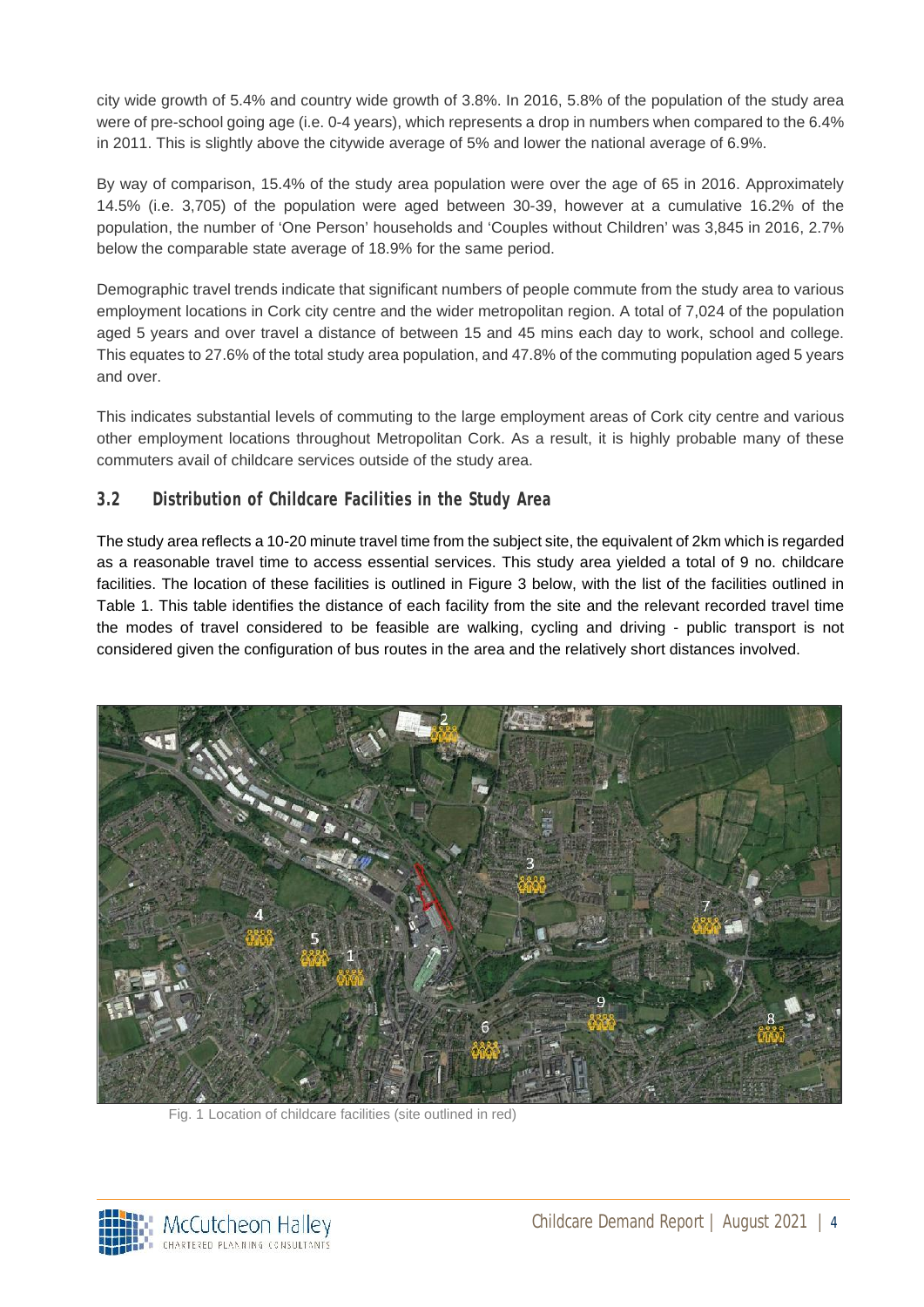| No.            | <b>Creche Facility</b>                 | <b>Distance from</b><br><b>Site</b> | <b>Walk</b> | <b>Cycle</b> | <b>Drive</b>   |
|----------------|----------------------------------------|-------------------------------------|-------------|--------------|----------------|
| 1              | Muin Preschool                         | 700m                                | 9           | 4            | $\overline{2}$ |
| $\overline{2}$ | Tir Na Nog Montessori                  | 1 <sub>km</sub>                     | 11          | 5            | 3              |
| 3              | <b>Glenfield's Community Childcare</b> | 800m                                | 10          | 4            | 3              |
| 4              | <b>Farranree Stepping Stones</b>       | 1 <sub>km</sub>                     | 11          | 5            | 3              |
| 5              | Little Hands Childcare                 | 750 <sub>m</sub>                    | 9           | 4            | 3              |
| 6              | Glentrasna Community Playschool        | 1 <sub>km</sub>                     | 11          | 5            | 3              |
| $\overline{7}$ | Oak Park Preschool                     | 1.8km                               | 17          | 9            | 5              |
| 8              | <b>Mayfield Community Playschool</b>   | 2km                                 | 20          | 10           | 6              |
| 9              | The Glen Community Creche              | 1 <sub>km</sub>                     | 11          | 5            | 3              |

Table 1 Travel times to childcare facilities (all times in minutes)

Table 1 outlines the travel times to the various childcare facilities from the proposed development site. Three possible transport modes – walking, cycling and driving - are considered viable within the study area. All travel times were determined through Google Maps and are deemed to be approximate in nature. All travel times are shown in minutes.

The study area is located close to Cork City Centre and within easy commuting distance of major employment centres within Metropolitan Cork. It is considered reasonable that a sizeable proportion of those commuting to these employment centres may also avail of childcare facilities in these areas. This has been illustrated in the above demographic research and therefore, for the purpose of this preliminary assessment, such facilities have been omitted from the research undertaken. As such, the identified capacity in the area should be viewed as a minimum.

Tusla Regulatory Inspection Reports are available for all 9 no. identified facilities. However, not all reports are current with 2/9 reports dating from 2019 and 7 reports from 2020, see table 2. Thus not all of the relevant data necessary to carry out the assessment was available within these reports.

| <b>Creche Facility</b>                 | <b>Tusla Report</b> |
|----------------------------------------|---------------------|
| Muin Preschool                         | 2020                |
| Tir Na Nog Montessori                  | 2019                |
| <b>Glenfield's Community Childcare</b> | 2020                |
| <b>Farranree Stepping Stones</b>       | 2020                |
| Little Hands Childcare                 | 2019                |
| Glentrasna Community Playschool        | 2020                |
| Oak Park Preschool                     | 2020                |
| Mayfield Community Playschool          | 2020                |
| The Glen Community Creche              | 2020                |

Table 1 Tusla Reports

In the absence of this information, data in relation to the facilities was gathered by speaking directly with proprietors of the childcare facilities who advised on the total capacity of the relevant facility and the corresponding number of available places.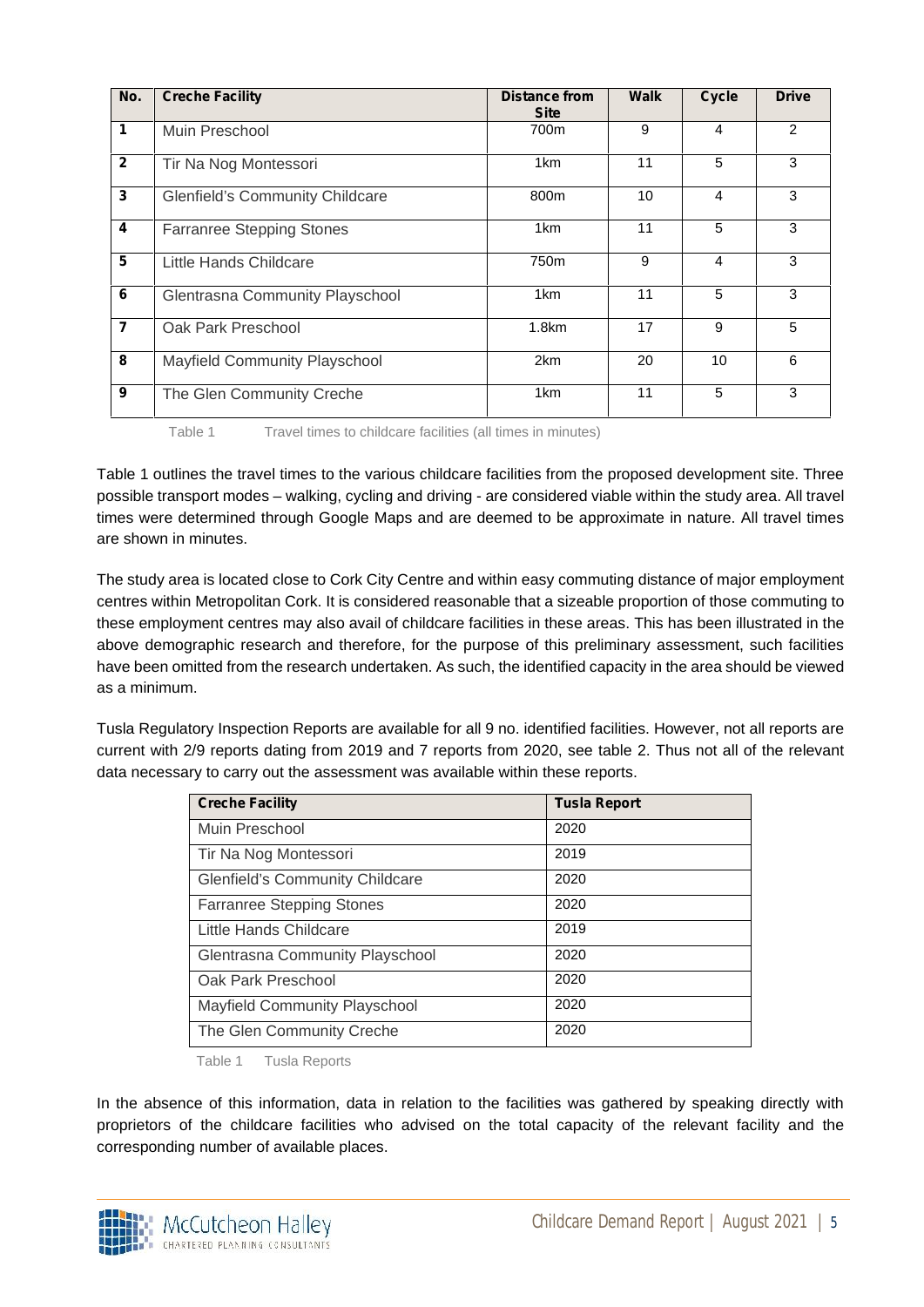The services were first contacted by email inquiring as to the enrolment numbers and current capacity, a number of responses were received via email. Services that did not respond via email were subsequently contacted by phone. Of the 9 no. services identified, no response was received from 3, with all other services responding via email and or over the phone.

The overall findings are summarised as follows:

| <b>Creche Facility</b>                 | <b>Capacity of Facility</b> | <b>Available Places</b> |
|----------------------------------------|-----------------------------|-------------------------|
| Muin Preschool                         | N/A                         | N/A                     |
| Tir Na Nog Montessori                  | 44                          | 5                       |
| <b>Glenfield's Community Childcare</b> | 46                          | Full                    |
| Farranree Stepping Stones              | N/A                         | N/A                     |
| Little Hands Childcare                 | 110                         | Full                    |
| Glentrasna Community Playschool        | 18                          | 3                       |
| Oak Park Preschool                     | N/A                         | N/A                     |
| Mayfield Community Playschool          | 24                          | 3                       |
| Tir Na Nog Community Creche            | 19                          | Full                    |
| <b>Total</b>                           | 261                         | 11                      |

Table 2 Capacity of Childcare Facilities

#### **3.3 Future demand as a result of the proposed development**

The proposed development consists of 114 no. BTR apartments comprising a mix of 1 and 2-bed units. The unit configuration is as follows – 77 no. 1-bed units and 37 no. 2-bed units. Of the 2-bed units, 6 no. are 3 person and 31 no. are 4-person. As outlined in the planning policy section above, the Apartment Guidelines advise that 1-bed and studio apartments should be discounted when assessing the appropriate level of childcare generated from a scheme. Based on this recommendation, the 77 no. 1-bed units will be excluded from the assessment.

Based on the State average household size of 2.75, the 37 no. units which require childcare provision are likely to generate a population of 102 persons. Based on the assumption that 5.8% of the population of the combined ED areas are of pre-school age (i.e. 0-4 years), the number of pre-school children likely to be generated as a result of the completed development is approximately 6. As outlined previously, it is not probable that all children will require childcare so the figure of 6 is effectively a worst-case scenario in relation to the demand for childcare spaces generated from the proposed development.

The Quarterly National Household Survey (QNHS), Childcare, Q3 2016 states that the percentage of pre school children minded by their parents is 62%, meaning that 38% of children attend some sort of childcare facility. The most common non-parental childcare type identified in the survey is crèche/Montessori/playgroup/after-school facility. This type of facility is used by 19% of the State's pre-school age children. In light of the foregoing, figures from the QNHS were applied to the proposed scheme resulting in the generation of a potential 1 no. childcare place.

It is clear from the research conducted as part of the assessment that the childcare demand arising from this proposed BTR scheme will be minimal and that the existing childcare facilities in the study area will accommodate such demand.